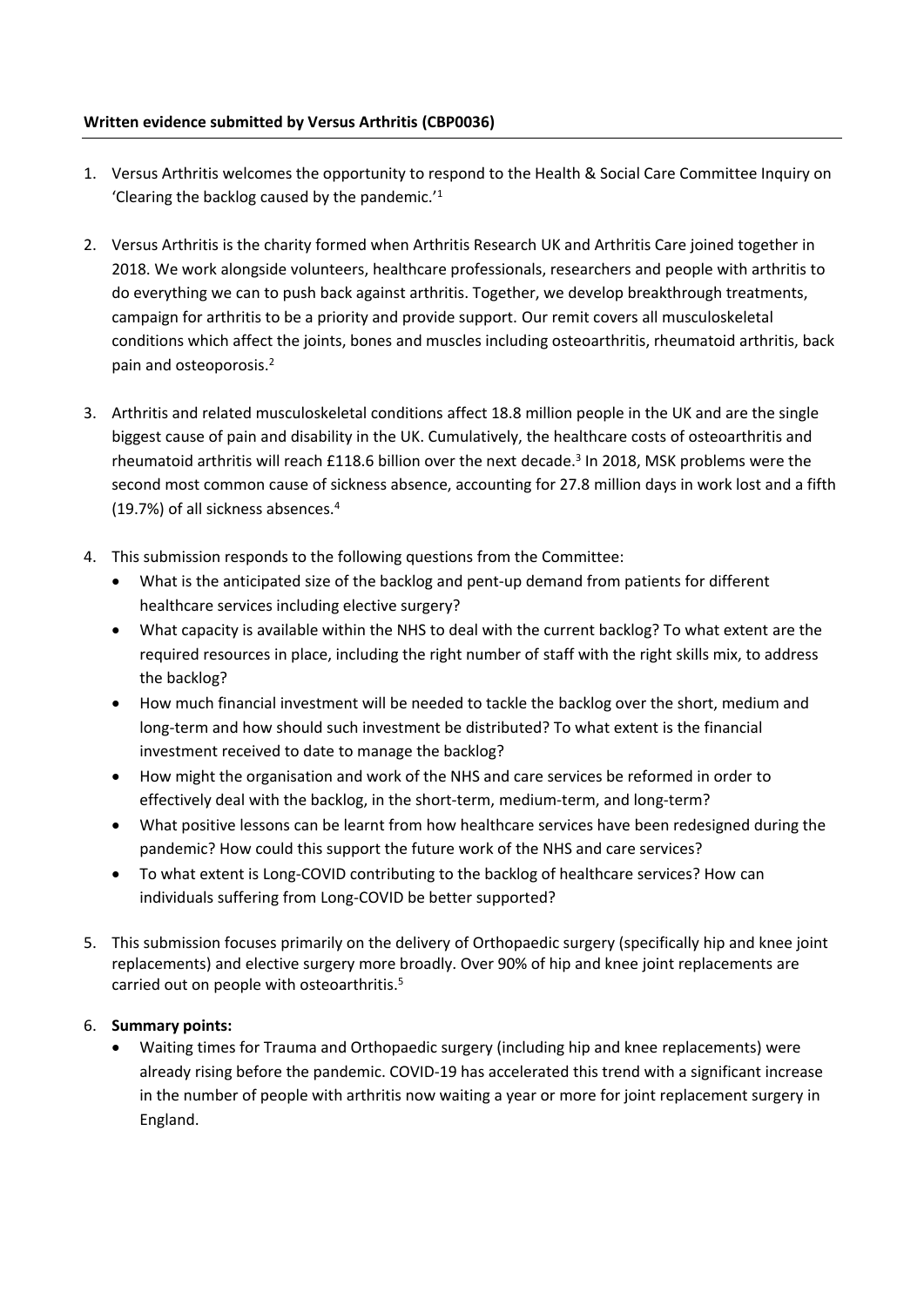- The latest Referral to Treatment (RTT) figures that were published by NHS England and Improvement showed that in June 2021, 64,277 people had been waiting for Trauma and Orthopaedic surgery had been waiting between one year and two years for treatment.
- Evidence shows that delaying surgery can lead to worse outcomes for people who have been referred for hip and knee joint replacement, particularly waiting times beyond 6 months.<sup>6</sup>
- Reducing the backlog for elective surgery in the fastest possible time will require increasing capacity within the NHS and expanding capacity by partnering with the independent sector.
- Longer waiting times mean that those who have been referred for surgery are more likely to require greater support while they wait. To help provide this support, local areas should consider implementing the measures recommended in Versus Arthritis' Joint Replacement Support Package report.
- The Elective Recovery Fund for England should be extended (at the same level as 2020/21) for the duration of the next Spending Review to reduce the time that people with arthritis are waiting for operations and so they can receive support while they wait.

### **Inquiry Questions**

# **What is the anticipated size of the backlog and pent-up demand from patients for different healthcare services including, for example, elective surgery; mental health services; cancer services; GP services; and more widely across the healthcare system?**

- 1. Waiting times for Trauma and Orthopaedic surgery (including hip and knee replacements) were already rising before the pandemic. COVID-19 has accelerated this trend with a significant increase in the number of people with arthritis now waiting a year or more for joint replacement surgery in England.<sup>7</sup>
- 2. Trauma and Orthopaedic surgery was particularly affected by the postponement and cancellation of elective operations in 2020. In frameworks used by clinicians to prioritise surgery, patients requiring operations like hip and knee replacements were designated as lower risk and priority compared to other treatment.<sup>8</sup> This has contributed to orthopaedic surgery recovering at a slower pace compared to other specialties and to higher waiting lists which has had a significant impact on the quality of life for people waiting for joint replacement surgery.
- 3. Recent analysis from the Health Foundation has provided further insight into the length of time people were waiting for a hip replacement operation, the impact on the quality of life of those waiting and the pace that operations were recovered across England last year.<sup>9</sup>
- 4. As of January 2021, the Health Foundation estimated that 58,000 people had waited an additional 25 weeks for a hip replacement operation, equivalent to a loss of 80 days in "perfect health" (as measured by the EQ-5D model). This impact was also reflected in the post-surgery outcomes of those waiting for care.<sup>10</sup>
- 5. The Health Foundation analysis also showed the regional variation in the recovery of hip replacement operations last year. Their analysis found that only London and the South East managed to recover their pre-pandemic rates of admissions for hip replacement operations in 2020. In addition, the number of admissions for hip replacement operations were only half (60,000) of what they were projected to be,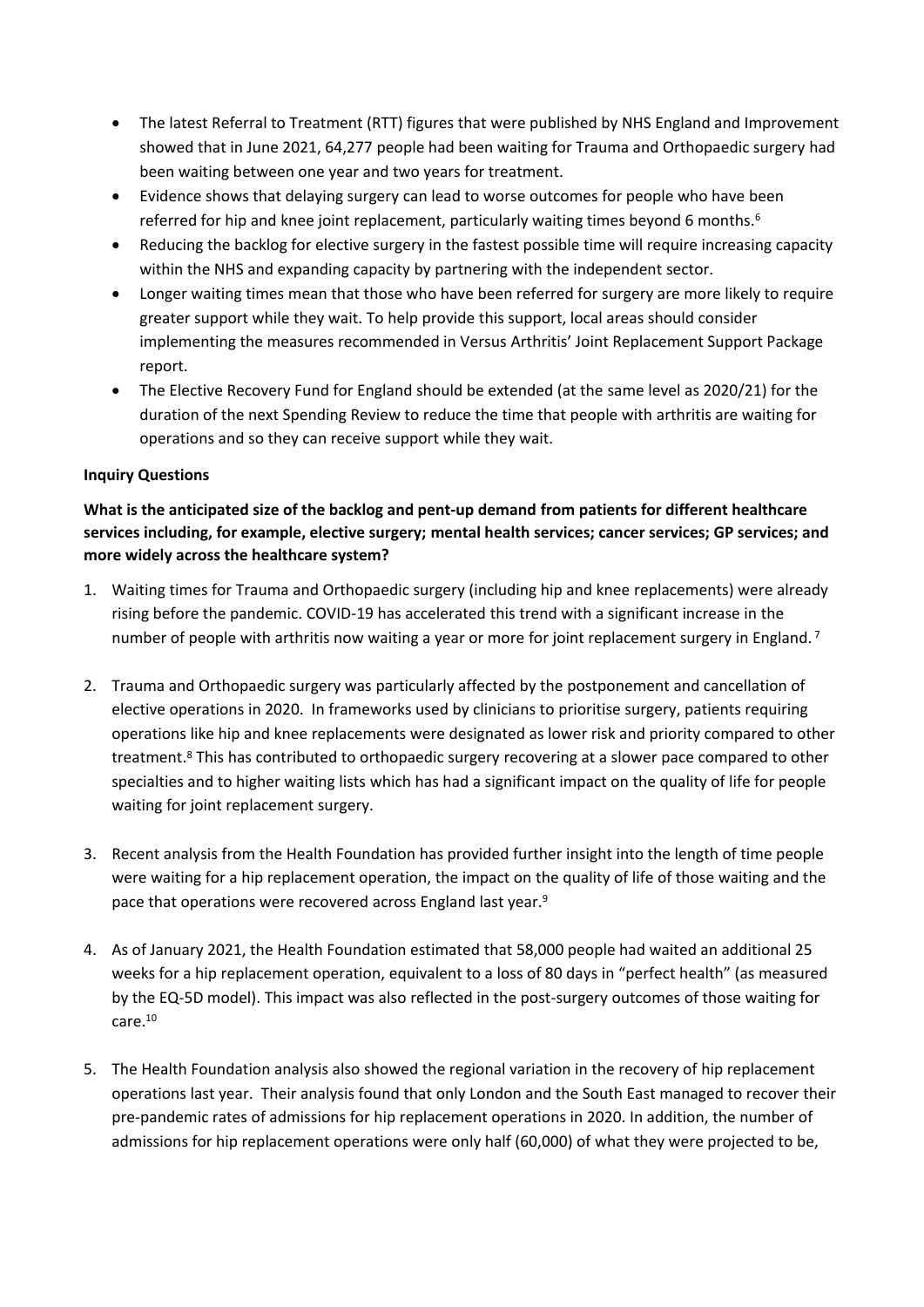with regions like the Midlands (15,000) and North East & Yorkshire (11,000) facing a greater deficit of admissions compared to London (3,000).

- 6. Furthermore, evidence published in April 2021 found that patients living in the most deprived CCG areas in England (as measured by the Index of Multiple Deprivation) had experienced the most disruption from the fall in elective activity, with lower numbers of completed treatment pathways compared to the least deprived CCG areas.<sup>11</sup>
- 7. NHS England and Improvement reflected the growing urgency to tackle waiting lists for MSK and orthopaedics by designating these areas a priority for recovering non-COVID services, in guidance to local areas in both December 2020 and March 2021.<sup>12</sup>
- 8. The latest Referral to Treatment (RTT) figures that were published by NHS England and Improvement in early August showed the size of the Trauma and Orthopaedic waiting list in June 2021 as follows:
	- 668,763 people are on the waiting list in England for Trauma and Orthopaedic (T&O) treatment. This represented an increase of 3% since the previous month (647,450) and is around 23% higher than the average number of people waiting in 2019 (511,834).
	- 269,204 (40%) of people on the waiting list for Trauma & Orthopaedic treatment had been waiting longer than 18 weeks. This compares to 280,994 (43%) the previous month and around 87,250 (17%) in 2019. The total number waiting over 18 weeks has decreased slightly (by 4%) since the previous month's figures.
	- 64,277 (10%) of people on the waiting list for Trauma & Orthopaedic treatment were waiting longer than 52 weeks/one year, a decrease of 9% (6,078 people) since last month. (May 21 – 70,355; April 21 – 81,056; March 21 – 92,165; Feb 21 – 84,447 (14%); Jan 21 – 67,173 (11%); Dec 20 – 49,450 (9%).
	- However, as Table 1 below indicates, the numbers of people waiting between 72 and 102 weeks for Trauma and Orthopaedic treatment actually increased between May and June 2021.
- 9. Whilst the number of people waiting more than 52 weeks has decreased in the last two months (reflecting NHS priorities), the overall numbers waiting for this length of time has increased significantly since the start of the pandemic.
- 10. NHS England has also started to record the numbers of people waiting up to two years or 104 weeks for Trauma and Orthopaedic treatment. As the figures below demonstrate, at least 64,277 people had been waiting between 52 and 104 weeks for treatment as of June 2021.

| <b>Waiting time</b>    | <b>June 2021</b> | <b>Previous month (May 2021)</b> |
|------------------------|------------------|----------------------------------|
| GT 52 to 62 weeks      | 13,053 (2.0%)    | 10,566 (1.6%)                    |
| GT 62 to 72 weeks      | 18,734 (2.8%)    | 31,523 (4.9%)                    |
| GT 72 to 82 weeks      | 17,906 (2.7%)    | 15,725 (2.4%)                    |
| GT 82 to 92 weeks      | 9,229 (1.4%)     | 8,191 (1.3%)                     |
| GT 92 to 102 weeks     | 3,719 (0.6%)     | 3,198 (0.5%)                     |
| GT 102 to 104 weeks    | 407 (0.1%)       | 304 (0.1%)                       |
| GT 104 weeks (2 years) | 1,229 (0.2%)     | 812 (0.1%)                       |

### Table 1: RTT Waiting Times, June 2021 (52-104 weeks)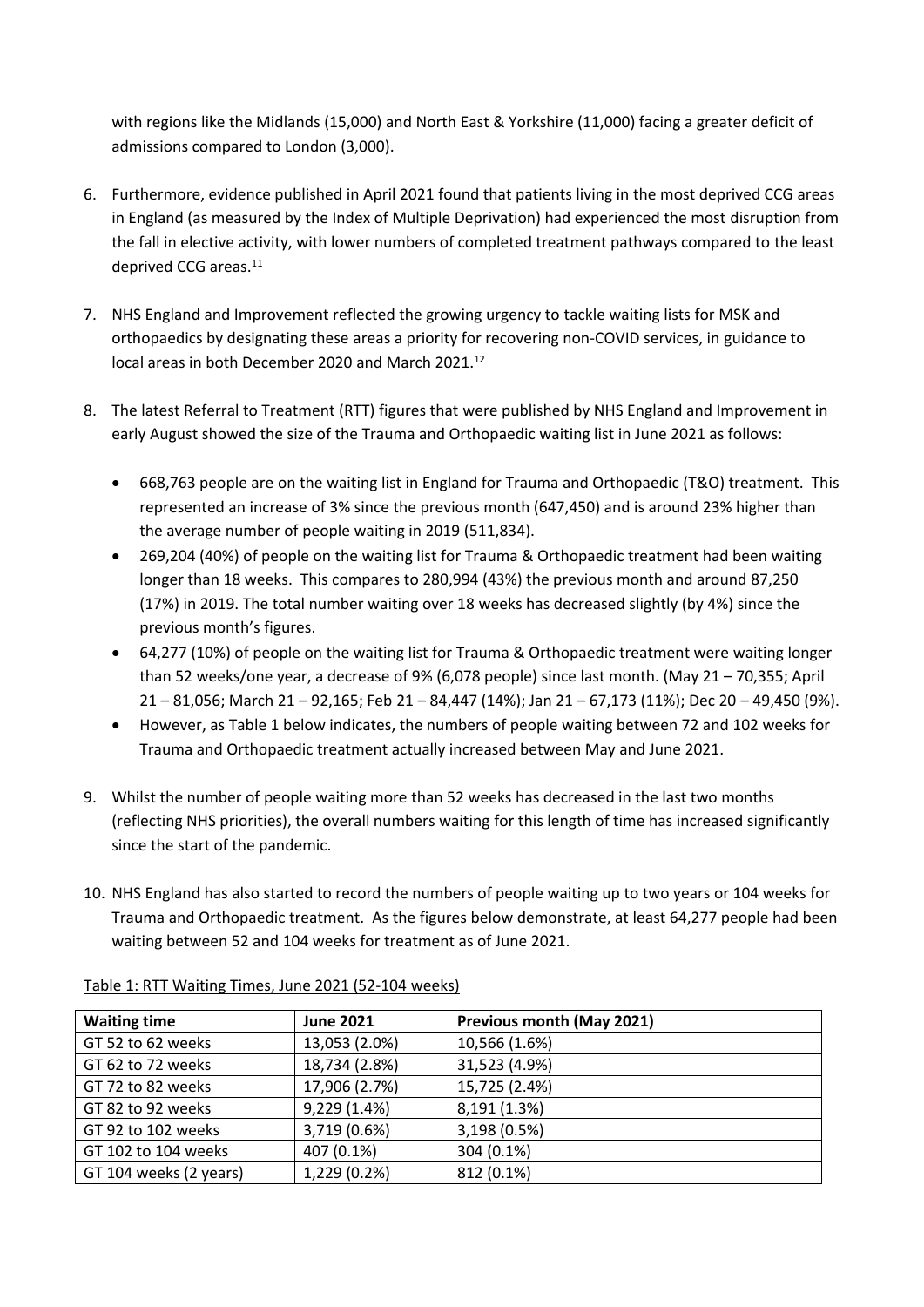| GT 52<br>64<br>52 weeks | $- - -$<br>4.ZI J | 70,355 |
|-------------------------|-------------------|--------|
|-------------------------|-------------------|--------|

- 11. Lengthening waiting times for joint replacement surgery over the last year have had a significant impact on people with arthritis. Between 22<sup>nd</sup> October and 4<sup>th</sup> December 2020, Versus Arthritis surveyed people waiting for joint replacement surgery and found that<sup>13</sup>:
	- 79% reported their physical health had worsened
	- 89% said their pain levels had deteriorated
	- 90% reported reduced mobility
	- 79% said they were now less independent
	- 72% reported a deterioration in their mental health
- 12. These findings have been reinforced in a more recent survey of 549 respondents waiting for joint replacement surgery carried out by Versus Arthritis in May and June 2021. In response to the question "What has been impacted by the wait for surgery?" (respondents could choose more than one option) the results were as follows:<sup>14</sup>
	- 46% Mobility and staying physically active
	- 44% Physical health and managing my pain
	- 32% Mental Health
	- 40% Daily life (e.g. at home, getting out, relationships)
- 13. The results of these surveys, along with the evidence from the Health Foundation and the BOA, highlight the need for supporting people with arthritis on waiting lists for hip and knee joint replacement surgery. Later in this submission, Versus Arthritis sets out some proposals for how people with arthritis can be better supported as they wait for treatment over longer periods.

### Research backlog

- 14. The disruption to elective surgery over the last year has had an impact on research into arthritis and musculoskeletal conditions in a number of different areas. Firstly, it has had an impact on the recruitment of patients for and numbers of patients entered into studies and clinical trials. The backlog has also had an impact on the supply of human tissue for experimental research carried out by researchers funded by Versus Arthritis.
- 15. Secondly, the pandemic has had an impact on the research workforce and the time allocated to research in the NHS. In 2020, Versus Arthritis estimated that 80% of our clinical researchers had been seconded to patient care and all of our Clinical Research Fellows (who are undertaking a PhD)<sup>15</sup> returned to the NHS and paused their research.
- 16. Since returning to their research posts, all of the Clinical Research Fellows funded by Versus Arthritis have extended their fellowships between 3-7 months and the charity is expecting further extension requests.
- 17. Finally, the pandemic has had an impact on research studies like PASHiOn, which is testing new techniques to improve the outcomes for joint realignment surgery like High Tibial Osteotomy (HTO).<sup>16</sup>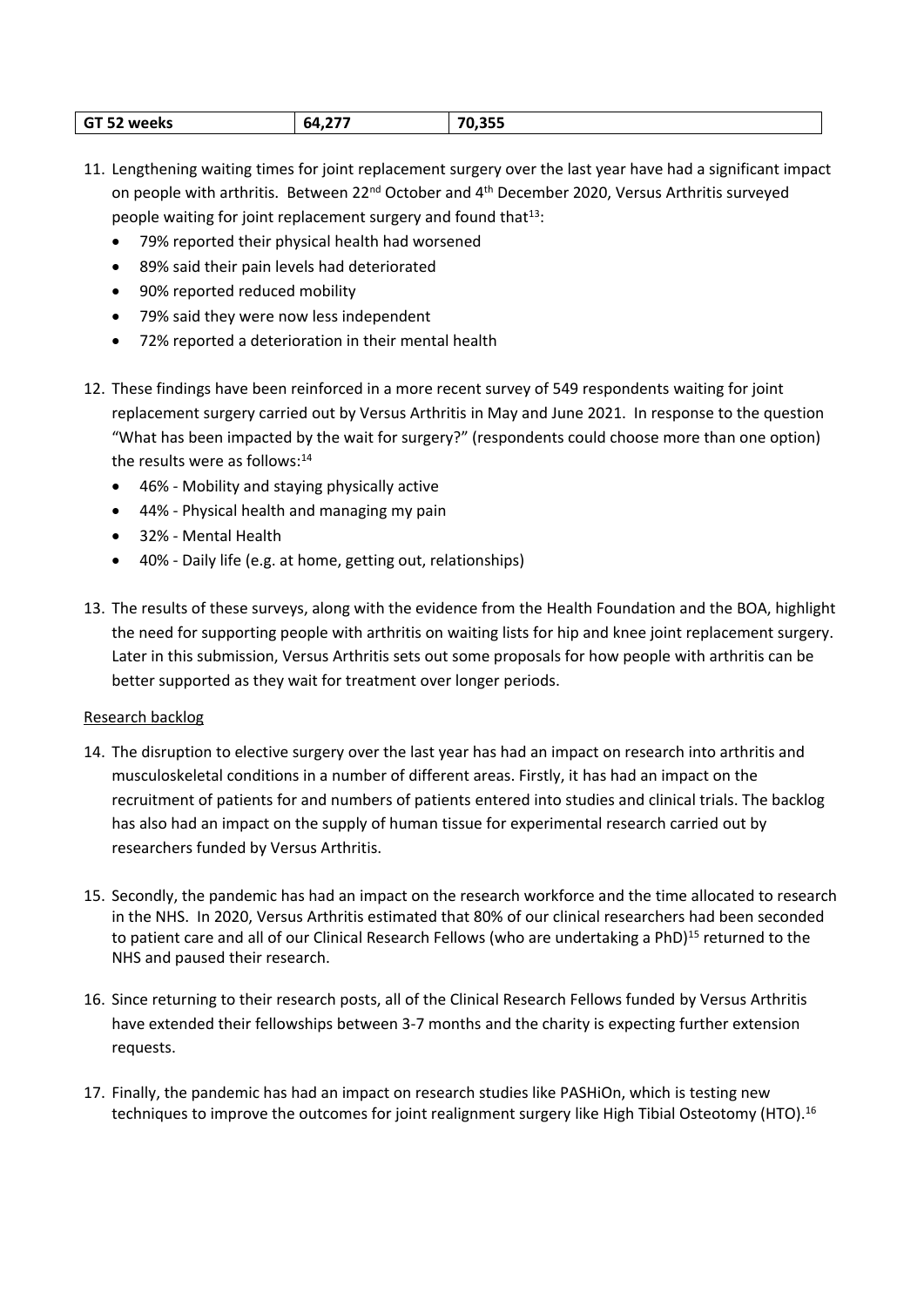- 18. HTO involves changing the alignment of the tibia to correct joint alignment and has been shown to reduce pain and improve function for early-stage knee osteoarthritis. Well performed HTO can delay the need for knee replacement by 10 years and in some cases can avoid the need for surgery altogether.
- 19. The aim of the PASHiOn trial is to assess patients with early to mid-stage osteoarthritis of the knee to produce a more accurate correction of joint alignment. This will help patients have better outcomes compared to standard HTO. If successful the study could help to reduce the need for joint replacement and future revisions.
- 20. The new procedure (ToKa) has been developed with MRC and Versus Arthritis funding, and the study was due to start recruitment in July 2020. As the study sites were focusing on urgent public health research the study was halted, with further delays caused by the suspension of elective surgery last year. The study is now over a year behind schedule.
- 21. There is a large backlog of patients waiting for HTO treatment. However, a number of these have waited more than three months for surgery which may impact their ability to enter the trial.
- 22. Overall, the continued disruption to research studies by the backlog will impact the UK's competitiveness for the delivery of clinical research.

# **What capacity is available within the NHS to deal with the current backlog? To what extent are the** required resources in place, including the right number of staff with the right skills mix, to address the **backlog?**

- 23. Since the onset of the COVID-19 pandemic, there has been severe disruption to the delivery of elective surgery in England due to an increase in demand for hospital bed space linked to COVID-19 infections. Elective surgery was postponed across the whole of England from April to July 2020, and some local areas chose to suspend elective surgery during periods where COVID-19 infections had increased (particularly Winter 2020-21 and the start of July 2021).
- 24. Survey work carried out by the British Orthopaedic Association (BOA) and the British Orthopaedic Directors Society (BODS) in 2020 highlighted the challenges faced by Trusts when orthopaedic services were restarted last Summer. BOA/BODS found significant regional variation in the recovery of elective orthopaedic services, recommending that additional resources were required to help Trusts meet NHS England targets.<sup>17</sup>
- 25. The disruption to elective surgery during 2020 and 2021 has led to significant increases in waiting lists and highlighted the limits in the current capacity within the NHS to be able to deliver elective surgery alongside being able to respond to future COVID-19 infection outbreaks.
- 26. Reducing the backlog for elective surgery in the fastest possible time will require increasing capacity within the NHS and expanding capacity by partnering with the independent sector.
- 27. A study published in Bone Joint Open last year concluded that through the development of COVID-free pathways, it is possible for elective surgery to restart safely with low viral transmission rates from COVID-19.<sup>18</sup> However, analysis of data from the National Joint Registry recently suggested that capacity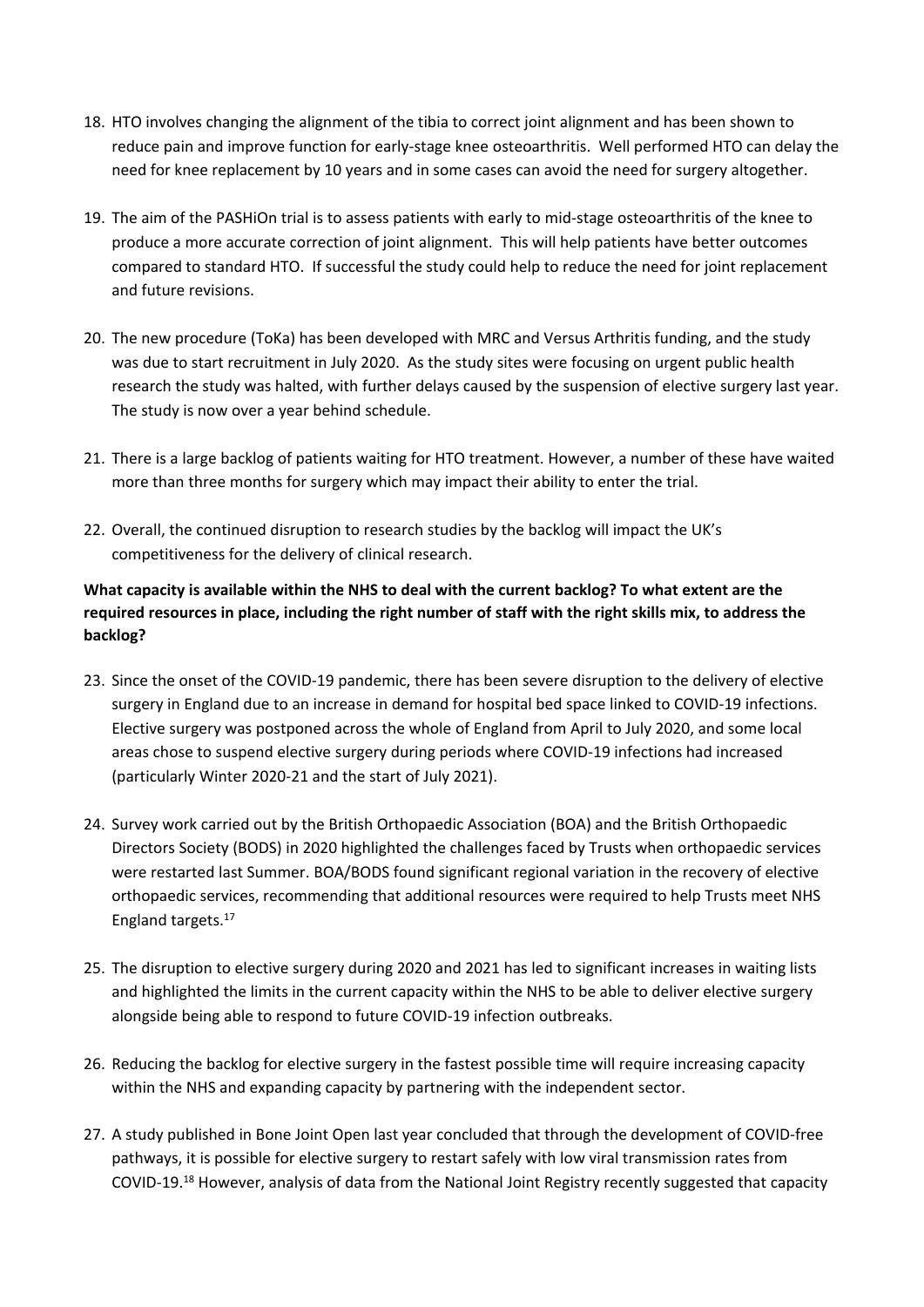would need to be increased by at least 10% over five years to sustain the recovery of joint replacement operations.<sup>19</sup>

- 28. To increase capacity within the NHS, the Royal College of Surgeons and other professional bodies have supported expanding the adoption of surgical hubs across England for specialties like orthopaedics to help increase capacity within the NHS.<sup>20</sup> Recent analysis from the Health Foundation has suggested that adopting the surgical hub model could be a factor in explaining the degree of elective recovery in London last year compared to other regions.<sup>21</sup> A survey contained in the Royal College of Surgeons' Action Plan for England cited that six in ten (58%) UK adults said that it would be "important for them to be treated in a surgical hub hospital" if they needed an operation.
- 29. Alongside increasing capacity in the NHS, more effective deployment of independent sector capacity could help reduce NHS waiting lists for elective surgery (especially orthopaedic treatment like hip and knee joint replacements).
- 30. It is important that the NHS in England learns lessons from last year, where an estimated two-thirds of independent sector capacity block booked by the NHS was not used between June and the end of September 2020. Such arrangements contributed to a missed opportunity to reduce the backlog of non-COVID treatment that increased following the suspension of elective surgery between April and July 2020. In this case payment to independent sector providers was based on making capacity made available, rather than activity they delivered.<sup>22</sup>
- 31. The think tank Policy Exchange has suggested that such an outcome could be averted by the NHS issuing long-term contracts with clear volume-based outcomes that ensure the maximum number of operations can be delivered for the money spent.<sup>23</sup>
- 32. Increasing capacity to reduce waiting lists for elective surgery (including hip and knee joint replacements), and to support patients whilst they wait for surgery will also require the workforce to deliver this treatment and care. Versus Arthritis' Joint Replacement Support Package report highlighted the role of a range of primary and secondary care professionals in providing the range of support required by people with arthritis on waiting lists.<sup>24</sup>
- 33. Policy Exchange have submitted a number of recommendations to expand the elective care workforce, including investment in diagnostic capacity, a fund to hire data managers to improve the quality of waiting lists and ensuring planned care is a priority within a national workforce strategy.<sup>25</sup>
- 34. In their submission to this Committee's inquiry, the British Orthopaedic Association (BOA) has highlighted a number of issues that need to be addressed to ensure the orthopaedic surgical workforce is sustainable and can meet the growing demand for orthopaedic surgery (such as hip and knee joint replacements) in the near future. This includes resolving issues around pensions and tax liability, and delays to training for newly qualified staff.

**How much financial investment will be needed to tackle the backlog over the short, medium, and longterm; and how should such investment be distributed? To what extent is the financial investment received to date adequate to manage the backlog?**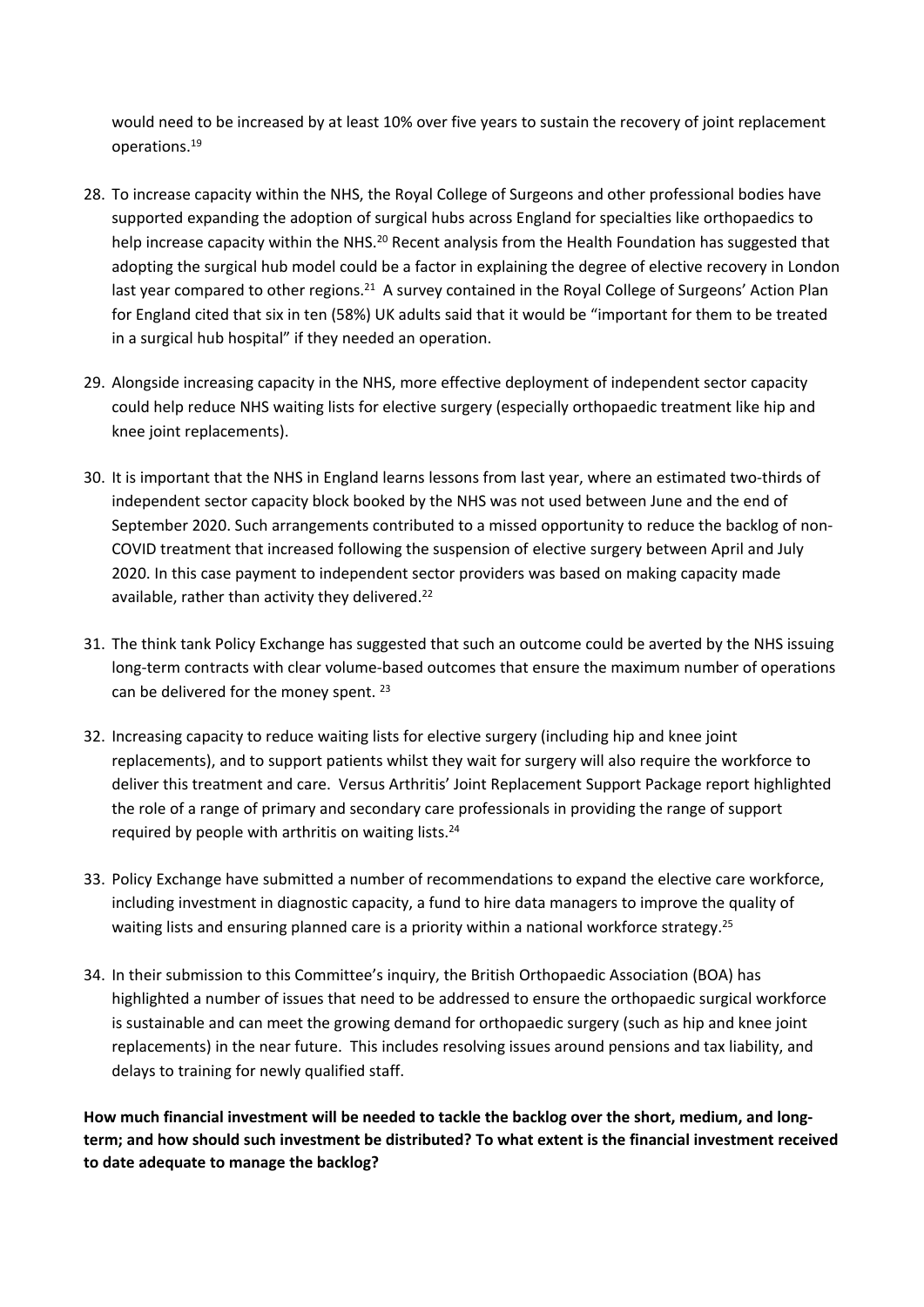- 35. In May 2020, the Health Foundation measured the cost of returning NHS waiting times to 18 weeks for routine treatment in the period before the COVID-19 pandemic. <sup>26</sup>
- 36. The Health Foundation's base estimate was that £380m per year was required to keep pace with demand (200,000 additional patients being treated), plus £3.6bn to clear the backlog (1.3 million patients). If spread evenly over next four years, this would amount to a total annual cost of £1.3bn.
- 37. For the Spending Review in November 2020, the Health Foundation estimated that tackling the backlog of demand for elective care and restoring waiting times standards by 2023/24 would cost an extra £1.9 bn in each of the next three years.<sup>27</sup>
- 38. The Elective Recovery Fund was announced as part of the UK Government's Spending Review in 2020 to provide £1 billion to local systems "to begin tackling the elective backlog, enough funding to enable hospitals to cut long waits for care by carrying out up to one million extra checks, scans and additional operations or other procedures."<sup>28</sup>
- 39. In March 2021, NHSE/I published the Elective Recovery Framework which provided the criteria that local systems would have to meet to qualify for funding. This included the level of activity delivered and a number of other criteria such as waiting list management and using waiting list data to support the most vulnerable patients.
- 40. The Royal College of Surgeons has proposed that the Elective Recovery Fund for England should be continued for a further five years "to tackle the elective surgical backlog."<sup>29</sup>
- 41. In June 2021, NHS Providers wrote to the Prime Minister, Treasury Ministers and Health Secretary to call for the Elective Recovery Fund to be increased, arguing that most funding would be used up in the first half of the year. This additional funding would be used to reduce care backlogs in mental health and long waiting times for procedures undertaken by community trusts.<sup>30</sup>
- 42. In August 2021, the Institute for Fiscal Studies outlined a range of funding options for reducing the overall elective care backlog. One of their scenarios estimated an annual cost of at least £1 billion (even before accounting for the need for any additional infrastructure). This scenario assumed 75% of patients returned, the NHS operated at 100% capacity (i.e. at 2019 levels of activity) in 2021 and 2022, as well as adding an additional 5% of capacity from 2023 (equivalent to treating an additional 800,000 patients per  $vear$ ). $31$
- 43. According to this estimate, waiting lists would rise before falling gradually by the end of 2025. However, by this stage waiting lists would still be at double the pre-pandemic level at around 8.6 million people.
- 44. The Elective Recovery Fund for England should be extended (at the same level as 2020/21) for the duration of the next Spending Review to reduce the time that people with arthritis are waiting for operations and so they can receive support while they wait.

How might the organisation and work of the NHS and care services be reformed in order to effectively **deal with the backlog in the short-term, medium-term and long-term?**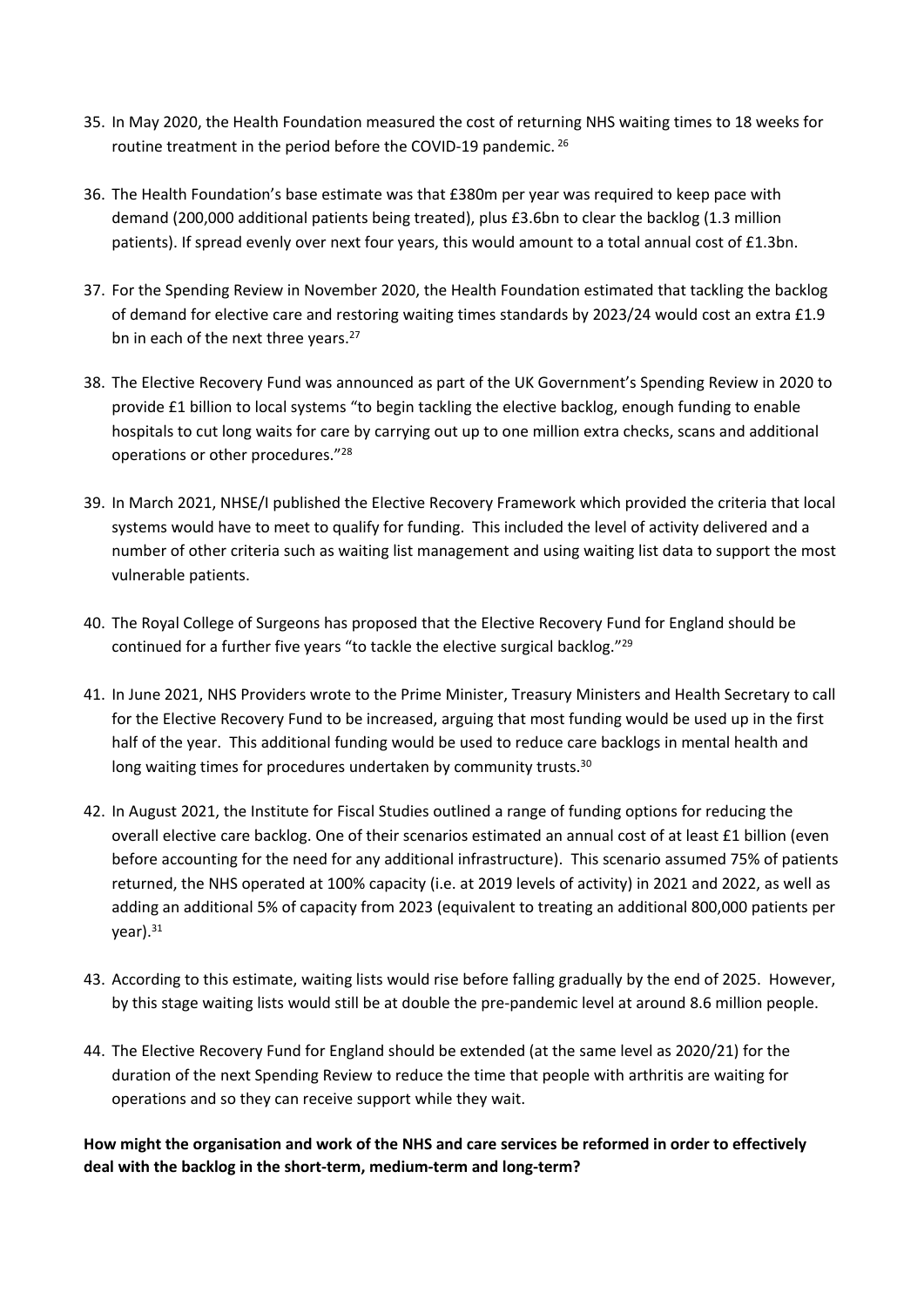- 45. The Best MSK Health Programme which is being led by NHS England and Improvement is developing solutions and pathways that can improve the experience of care for people with arthritis and musculoskeletal conditions in England.
- 46. As highlighted in our survey results above, the legacy of elective surgery and other health services being postponed or cancelled across England during 2020 has contributed to the condition of many people with arthritis deteriorating over the last eighteen months. This means that those who have been referred for hip and knee joint replacement surgery are more likely to require greater support while they wait.
- 47. In June 2021, Versus Arthritis published a Joint Replacement Support Package report in June 2021<sup>32</sup>, calling on local areas to provide greater support to people with arthritis on waiting lists. The main recommendations in the report were as follows:
	- Clear communication to be provided to people about when they can expect to have their surgery and receive the care and services they need in the meantime.
	- Personalised self-management support to be provided to help people with arthritis manage their pain while they wait for surgery.
	- Physical activity programmes designed to help people with arthritis stay active and prepare for surgery should be actively promoted.
	- Mental health support to be offered to help every person with arthritis to manage their pain and any associated depression and anxiety.
	- Signposting to financial support and advice to be provided for people with arthritis in work or seeking work.
	- COVID-19 recovery plans should address the specific needs of people with arthritis.
- 48. Our calls have been reflected by organisations like the Royal College of Surgeons, who in their Action Plan for Surgery called for Integrated Care Systems (ICSs) to *"urgently consider what measures can be* put in place to support patients facing long waits for surgery, including the best and most efficient use of *new technologies to support this."<sup>33</sup>*
- 49. Implementing the self-management support measures recommended in our Support Package report could also help to reduce the demand and need for joint replacement surgery in future years by preventing MSK symptoms developing to a point where treatment is required.
- 50. The NHS could also consider making changes to the way waiting times for elective care are measured to ensure that the experience of patients waiting for treatment is improved. However, it is important that any proposals brought forward in the review of Clinically-led NHS Access Standards uphold existing patient rights to access treatment within maximum waiting times in the NHS Constitution.<sup>3435</sup>

# **What positive lessons can be learnt from how healthcare services have been redesigned during the pandemic? How could this support the future work of the NHS and care services?**

51. Many local areas in England are piloting new projects to support people with arthritis and similar conditions on waiting lists, putting into practice the recommendations set out in our Joint Replacement Support Package. Examples include: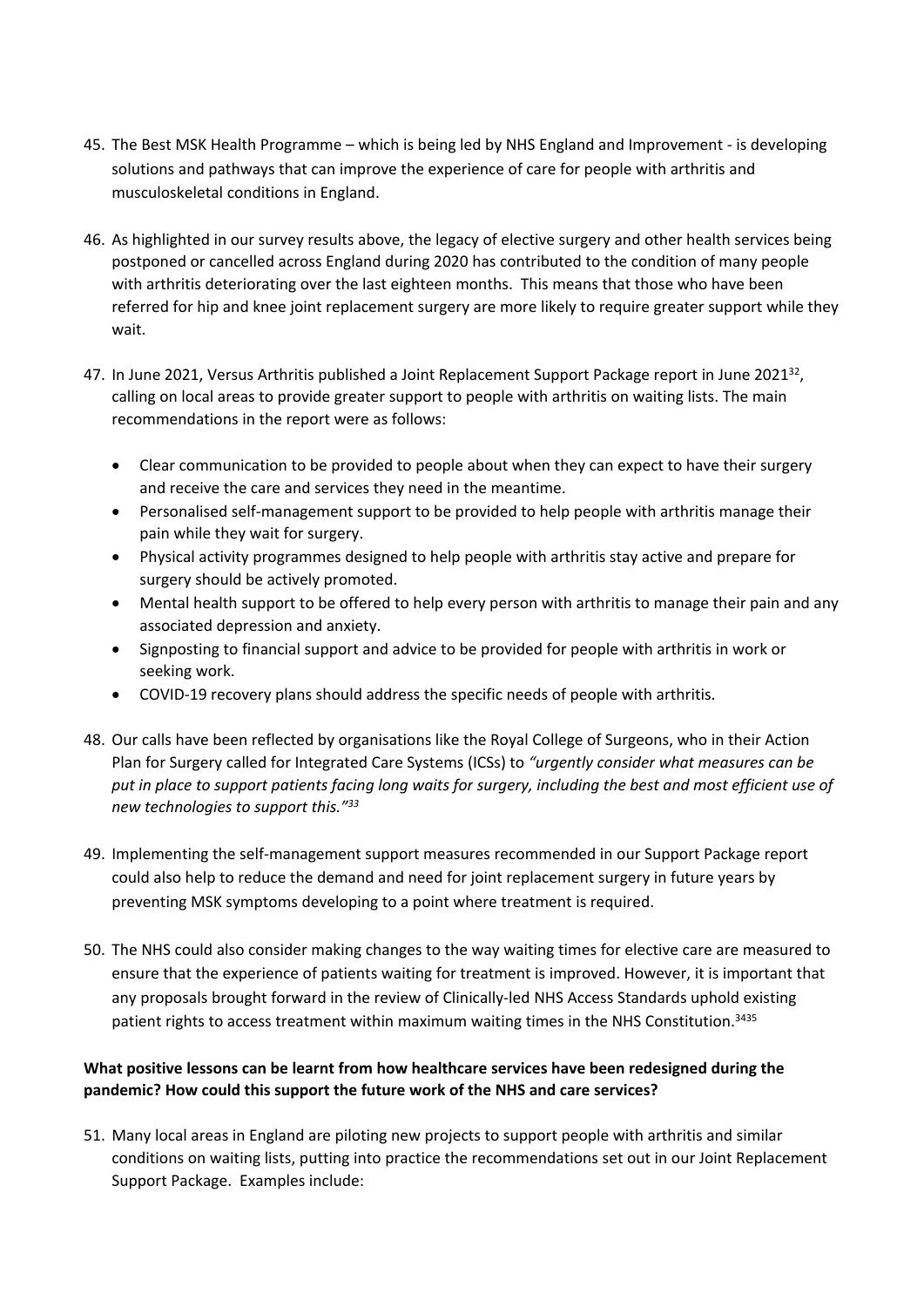- **Bristol, North Somerset and South Gloucestershire CCG** were recently successful in bidding for funding from the NHS Recovery Fund to support people on their waiting lists for hip and knee replacement surgery. From October 2021, the CCG will be commissioning Versus Arthritis to provide a one-off self-management conversation to 900 people currently on their waiting lists for hip and knee replacement surgery. These services will be delivered both virtually and face-to-face.
- **Meridian (Cambridgeshire) Primary Care Network's Worthwhile Waiting**<sup>36</sup> is a project aimed at supporting patients waiting for a hospital appointment or specialist treatment from the point of referral, signposting to partner organisations that can provide information, advice or programmes around things like exercise or mental health support.
- 52. Extending the Elective Recovery Fund beyond 2020-21 could help local areas to scale up these projects and ensure that more people on waiting lists can be supported.

# **To what extent is Long COVID contributing to the backlog of healthcare services? How can individuals suffering from Long COVID be better supported?**

- 53. Most estimates (using a range of datasets) suggest that between 14-30% of people who are infected by COVID-19 experience some level of Long COVID symptoms (defined as symptoms lasting at least 12 weeks post infection). This roughly translates to anywhere between 1 and 2 million people with Long COVID symptoms.
- 54. Data published by the Office for National Statistics (ONS) on the prevalence of Long COVID has highlighted the prevalence of symptoms that are associated with musculoskeletal pain.<sup>37</sup> This data suggests that the burden of musculoskeletal conditions may be increasing as a result of the number of people developing symptoms of Long COVID.
- 55. Research suggests that the reporting of Long COVID in primary care records is significantly lower than the actual number affected, which is likely due to misdiagnosis, poor coding and low rates of presentations. This suggests that even if Long COVID is not currently adding to existing pressures on health services, it still represents a significant threat to sustainably restarting services over the long term. Integrating Long COVID care into existing patient treatment pathways will be important for tackling the backlog.
- 56. It has been noted in research that there is significant overlap between the high-risk populations for Long COVID and autoimmune MSK diseases, and that Long-COVID in patients often presents in similar ways to some existing conditions of chronic pain and fatigue which affect the MSK system. Overlap in diagnosis techniques, treatment and management can therefore be expected as more long-term guidance on treatment in developed.
- 57. Additionally, if MSK symptoms associated with Long COVID become chronic it will increase the demand for key healthcare professionals involved in MSK treatment pathways (such as physiotherapists) who are also in the MDT teams put together to treat Long-COVID patients based on current NICE guidance. Staffing issues affect the ability to deliver care to both Long COVID and patients on waiting lists.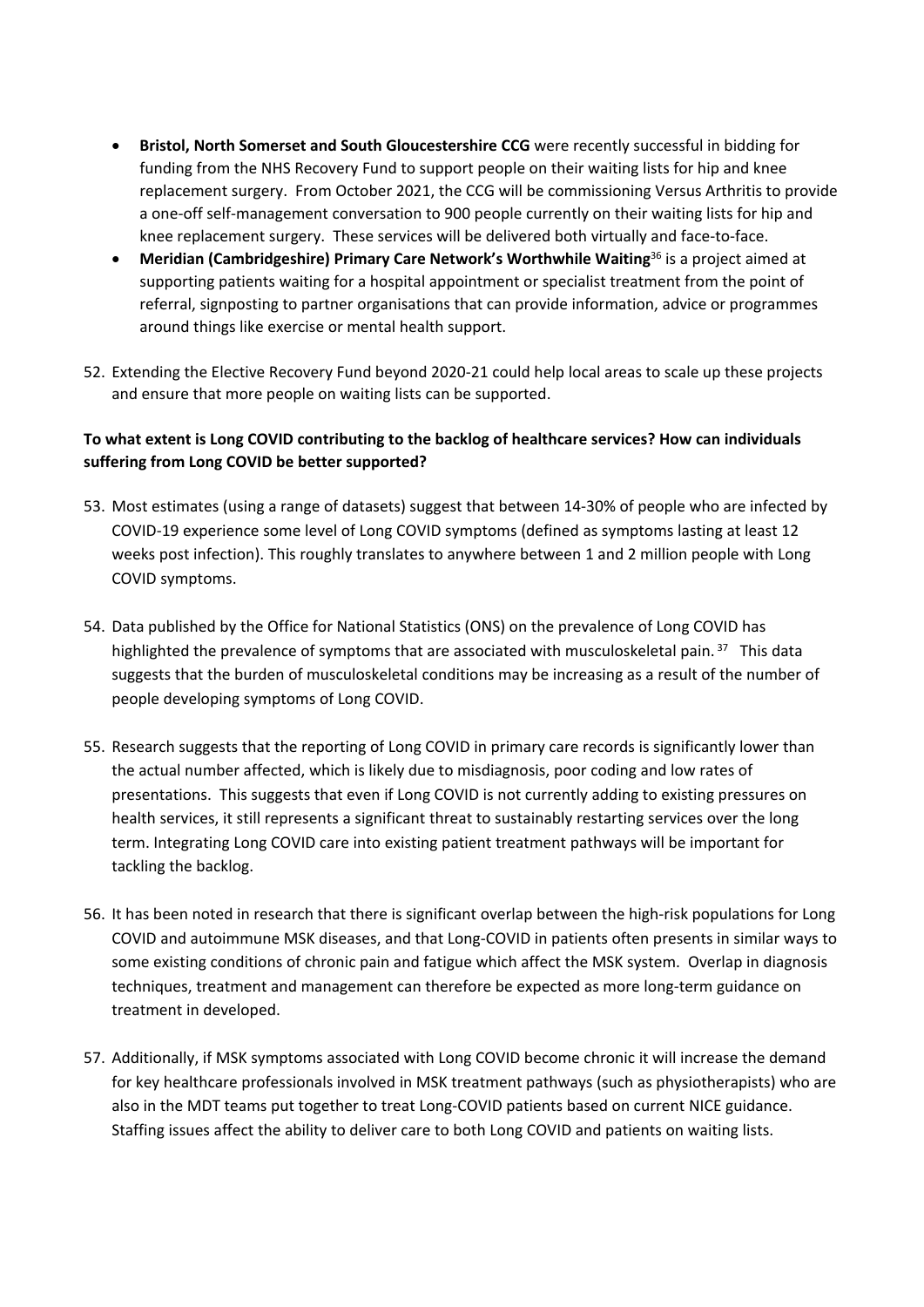- 58. More research is required to form a greater understanding of the nature and prevalence of Long-COVID, including the following issues:
	- Developing a better understanding of prevalence and risk factors
	- The role of auto-immune response given the significant overlap between the high-risk populations for Long-COVID and autoimmune diseases
	- The underlying biological mechanisms behind the development of Long-COVID
	- The role of health inequalities in the prevalence of Long-COVID

#### Jonathan Canty (Policy Officer)

For further information please contact [policy@versusarthritis.org](mailto:policy@versusarthritis.org)

- 3 York Health Economics (2017). The Cost of Arthritis: Calculation conducted on behalf of Arthritis Research UK.
- 4 Office for National Statistics (ONS). Sickness Absence Report 2017.

<sup>5</sup> National Joint Registry (2020). Summary of key facts about joint replacement during the 2019 calendar year. Accessed here: <https://reports.njrcentre.org.uk/Portals/0/PDFdownloads/NJR%2017th%20AR%20Summary%20key%20facts%202019.pdf>

<sup>6</sup> The Lancet Rheumatology (2021). Too long to wait: the impact of COVID-19 on elective surgery. Accessed here: [https://www.thelancet.com/journals/lanrhe/article/PIIS2665-9913\(21\)00001-1/fulltext](https://www.thelancet.com/journals/lanrhe/article/PIIS2665-9913(21)00001-1/fulltext)

<sup>7</sup> NHS England (2021) Referral to Treatment waiting times. Accessed here: [https://www.england.nhs.uk/statistics/statistical-work](https://www.england.nhs.uk/statistics/statistical-work-areas/rtt-waiting-times/rtt-data-2021-22/#May21)[areas/rtt-waiting-times/rtt-data-2021-22/#May21](https://www.england.nhs.uk/statistics/statistical-work-areas/rtt-waiting-times/rtt-data-2021-22/#May21)

<sup>8</sup> RCS (2020). Clinical guide to surgical prioritisation during the coronavirus pandemic. Accessed here:

<https://www.rcseng.ac.uk/coronavirus/surgical-prioritisation-guidance/>

<sup>9</sup> The Health Foundation (2021). Waiting for care: Understanding the pandemic's effects on people's health and quality of life. Accessed here: <https://www.health.org.uk/publications/long-reads/waiting-for-care>

10 The Health Foundation (2021). Waiting for care: Understanding the pandemic's effects on people's health and quality of life. Accessed here: <https://www.health.org.uk/publications/long-reads/waiting-for-care>

<sup>11</sup> The Health Foundation (2021). Longer waits, missing patients and catch up: How is elective care in England coping with the continuing impact of COVID-19. Accessed here: [https://www.health.org.uk/news-and-comment/charts-and-infographics/how-is-elective-care-coping](https://www.health.org.uk/news-and-comment/charts-and-infographics/how-is-elective-care-coping-with-the-continuing-impact-of-covid-19)[with-the-continuing-impact-of-covid-19](https://www.health.org.uk/news-and-comment/charts-and-infographics/how-is-elective-care-coping-with-the-continuing-impact-of-covid-19)

<sup>12</sup> NHS England and Improvement (2020). Operational priorities for Winter and 2021/22. Accessed here:

[https://www.england.nhs.uk/coronavirus/wp-content/uploads/sites/52/2020/12/important-for-action-operational-priorities-winter-and-2021-](https://www.england.nhs.uk/coronavirus/wp-content/uploads/sites/52/2020/12/important-for-action-operational-priorities-winter-and-2021-22-sent-23-december-2020.pdf) [22-sent-23-december-2020.pdf](https://www.england.nhs.uk/coronavirus/wp-content/uploads/sites/52/2020/12/important-for-action-operational-priorities-winter-and-2021-22-sent-23-december-2020.pdf)

<sup>13</sup> Versus Arthritis (2020) Impossible to Ignore Joint Replacement Surgery Survey. Available upon request.

<sup>14</sup> Versus Arthritis (2021) Impossible to Ignore Survey. Available upon request.

15 Versus Arthritis (2021). Types of Fellowship. Accessed here: [https://www.versusarthritis.org/research/information-for](https://www.versusarthritis.org/research/information-for-researchers/fellowships/types-of-fellowship/)[researchers/fellowships/types-of-fellowship/](https://www.versusarthritis.org/research/information-for-researchers/fellowships/types-of-fellowship/)

16 Oxford Clinical Trials Research Unit (2021). PASHiOn Trial. Accessed here: <https://pashion.octru.ox.ac.uk/welcome-pashion-trial> <sup>17</sup> BOA (2020). BODS/BOA Survey on impact of COVID-19 on UK orthopaedic practice and implications on restoration of elective services. Accessed here: [https://www.boa.ac.uk/resources/knowledge-hub/bods-boa-survey-of-impact-of-covid-19-on-uk-orthopaedic](https://www.boa.ac.uk/resources/knowledge-hub/bods-boa-survey-of-impact-of-covid-19-on-uk-orthopaedic-practice-and-implications-on-restoration-of-elective-services.html)[practice-and-implications-on-restoration-of-elective-services.html](https://www.boa.ac.uk/resources/knowledge-hub/bods-boa-survey-of-impact-of-covid-19-on-uk-orthopaedic-practice-and-implications-on-restoration-of-elective-services.html)

<sup>18</sup> Bone & Joint Open (2020). Elective orthopaedic surgery with a designated COVID-19 free pathway results in low perioperative viral transmission rates. Accessed here: <https://www.ncbi.nlm.nih.gov/pmc/articles/PMC7659660/>

<sup>19</sup> Derek Pegg et al. (June 2021) Effects of COVID-19 pandemic on hip and knee joint replacement surgery in 2020 as demonstrated by data from the National Joint Registry (NJR). Accessed here: <https://www.boa.ac.uk/resources/knowledge-hub/jto-june-2021.html>

<sup>20</sup> RCS (2021). A New Deal for Surgery: Action Plan for England. Accessed here: [https://www.rcseng.ac.uk/about-the-rcs/government](https://www.rcseng.ac.uk/about-the-rcs/government-relations-and-consultation/position-statements-and-reports/action-plan-for-england/)[relations-and-consultation/position-statements-and-reports/action-plan-for-england/](https://www.rcseng.ac.uk/about-the-rcs/government-relations-and-consultation/position-statements-and-reports/action-plan-for-england/)

<sup>22</sup> HSJ (2020). Leaks reveal two-thirds of private hospital capacity went unused by NHS. Accessed here: [https://www.hsj.co.uk/finance](https://www.hsj.co.uk/finance-and-efficiency/leaks-reveal-two-thirds-of-private-hospital-capacity-went-unused-by-nhs/7029000.article)[and-efficiency/leaks-reveal-two-thirds-of-private-hospital-capacity-went-unused-by-nhs/7029000.article](https://www.hsj.co.uk/finance-and-efficiency/leaks-reveal-two-thirds-of-private-hospital-capacity-went-unused-by-nhs/7029000.article)

<sup>23</sup> Policy Exchange (2021). A Wait on Your Mind. Accessed here: <https://policyexchange.org.uk/publication/a-wait-on-your-mind/> <sup>24</sup> Versus Arthritis (2021). Joint Replacement Support Package. Accessed here: [https://www.versusarthritis.org/campaign-with-us/joint](https://www.versusarthritis.org/campaign-with-us/joint-replacement-support-package/)[replacement-support-package/](https://www.versusarthritis.org/campaign-with-us/joint-replacement-support-package/)

<sup>25</sup> Policy Exchange (2021). A Wait on Your Mind. Accessed here: <https://policyexchange.org.uk/publication/a-wait-on-your-mind/>

<sup>26</sup> The Health Foundation (2020). Returning NHS waiting times to 18 weeks. Accessed here: [https://www.health.org.uk/publications/long](https://www.health.org.uk/publications/long-reads/returning-nhs-waiting-times-to-18-weeks)[reads/returning-nhs-waiting-times-to-18-weeks](https://www.health.org.uk/publications/long-reads/returning-nhs-waiting-times-to-18-weeks)

<sup>27</sup> The Health Foundation (2020). Spending Review: Priorities for the NHS, social care and the nation's health. Accessed here: <https://health.org.uk/publications/long-reads/spending-review-2020>

<sup>28</sup> HM Treasury. Spending Review 2020. Accessed here: [https://www.gov.uk/government/publications/spending-review-2020](https://www.gov.uk/government/publications/spending-review-2020-documents/spending-review-2020) [documents/spending-review-2020](https://www.gov.uk/government/publications/spending-review-2020-documents/spending-review-2020)

<sup>29</sup> RCS (2021). A New Deal for Surgery: Action Plan for England. Accessed here: [https://www.rcseng.ac.uk/about-the-rcs/government](https://www.rcseng.ac.uk/about-the-rcs/government-relations-and-consultation/position-statements-and-reports/action-plan-for-england/)[relations-and-consultation/position-statements-and-reports/action-plan-for-england/](https://www.rcseng.ac.uk/about-the-rcs/government-relations-and-consultation/position-statements-and-reports/action-plan-for-england/)

<sup>30</sup> NHS Providers (2021). Government support for the NHS given current and future pressures. Accessed here:

<sup>1</sup> HoC Health and Social Care Select Committee. Call for evidence. Accessed here: [https://committees.parliament.uk/call-for](https://committees.parliament.uk/call-for-evidence/547/)[evidence/547/](https://committees.parliament.uk/call-for-evidence/547/)

<sup>2</sup> Versus Arthritis (2020). About Us. Accessed here: <https://www.versusarthritis.org/about-us/>

<sup>&</sup>lt;sup>21</sup> The Health Foundation (2021). Waiting for care: Understanding the pandemic's effects on people's health and quality of life. Accessed here: <https://www.health.org.uk/publications/long-reads/waiting-for-care>